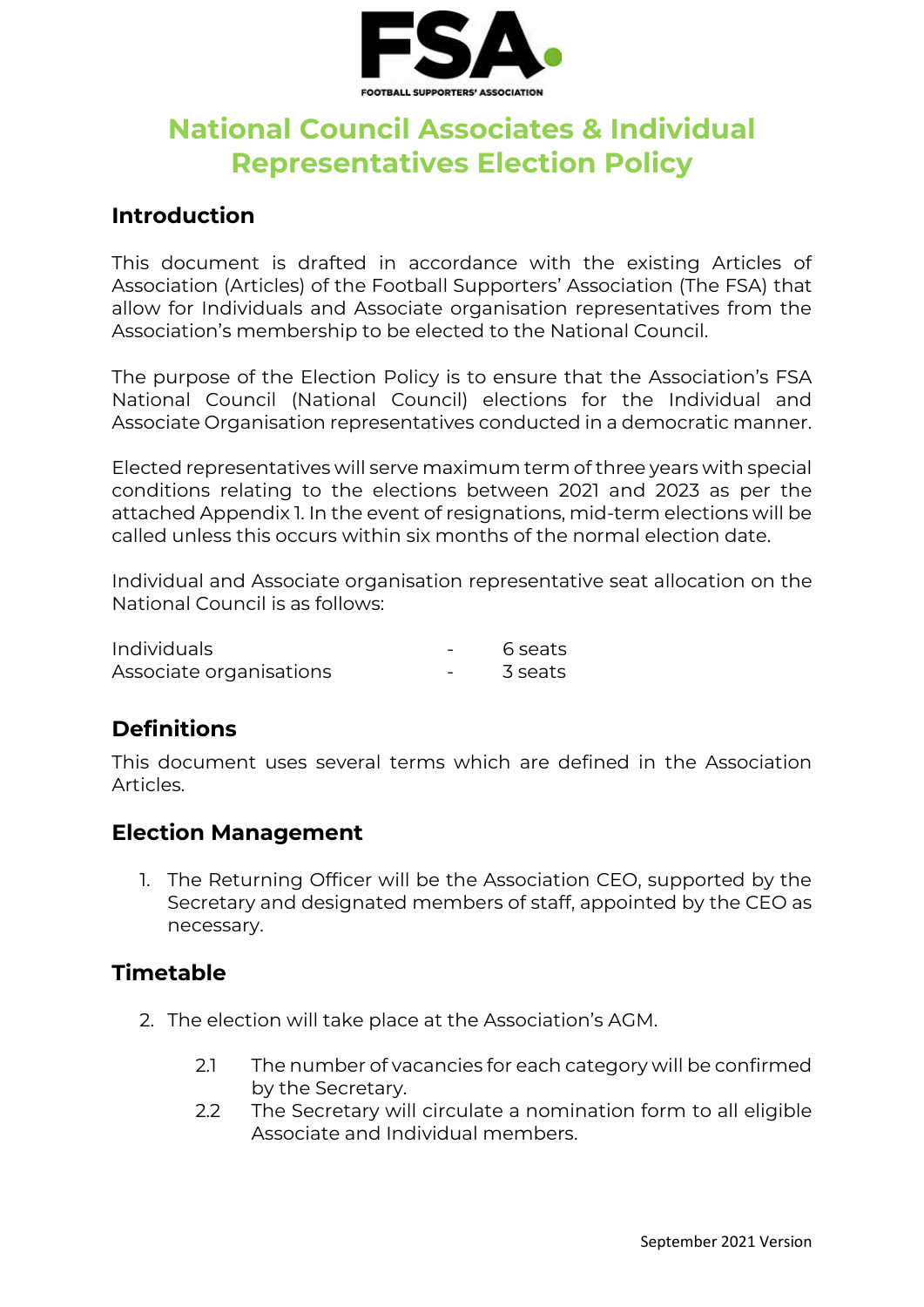

# **Nominations and Eligibility**

3. Any person wishing to be a candidate for election to an Individual seat on the National Council must be an Individual voting member of the Association.

Any person wishing to be a candidate for election to an Associate seat on the National Council must be a full member of an Associate Member organisation but cannot be from an Associate organisation that is already representing Associates on the National Council in a seat which is not up for election.

- 4. The Returning Officer and the Secretary will verify that nominations are valid.
	- 4.1 Nominations can be made at any time from the issue of the nomination form up until the notified close of nominations.
	- 4.2 Only candidates who are Individual members or are full members of an Associate Organisation which itself is already member of the Association at the point of opening of nominations may stand as candidates. New Association members will not be entitled to vote if joining the Association after the issue of the nomination forms up until the notified close of elections.
	- 4.3 It is the candidate's responsibility to ensure that their nomination is valid and submitted before the stated deadline. The Secretary will acknowledge receipt of all nominations.
	- 4.4 Candidates must submit a statement in support of their nomination of no more than 300 words and may also submit a photograph for publication with their statement. Nominations submitted without a statement will be deemed incomplete.
	- 4.5 Any statements which are deemed by the Returning Officer to not conform to the Values of the Association as set out in the Articles will have their nomination invalidated.
	- 4.6 By submitting a nomination, candidates will be deemed to have read and accepted this Election Policy and rules adopted by the Association and to have agreed to be bound by them. Specifically, candidates are self-certifying that they have read the Code of Conduct for FSA National Council Members and agree to be bound by it.
	- 4.7 Any decision by the Returning Officer to not accept a nomination due to it being incomplete should be notified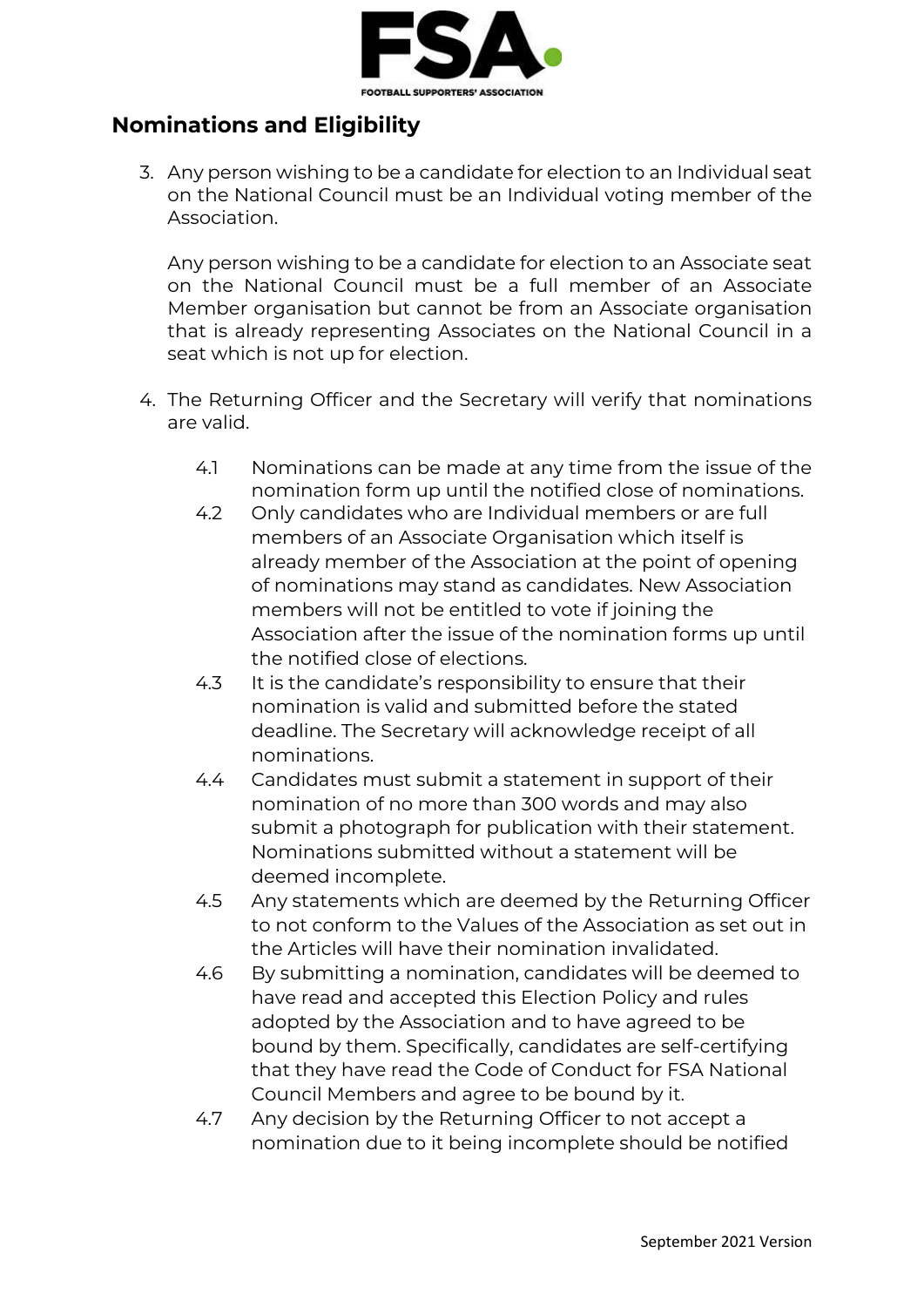

to the candidate as soon as possible in order that the situation may be rectified.

4.8 The Secretary will only confirm the number and names of nominations once the close of the nominating period has passed.

## **Statements and Campaigning**

- 5. Campaigning will be restricted to the statements submitted by the candidates and hustings will not be held.
- 6. Candidates may advertise that they are standing for election, however, they must not do anything beyond drawing attention to their candidacy and their election statement.
- 7. Candidates, or any individual or group associated with that candidate, may not indulge in any form of negative campaigning with regard to other candidates standing in the elections.
- 8. During the election neither the Returning Officer, Secretary nor the Network Manager may provide advice to voting members as to the suitability of any candidate nor issue any voting advice to network members collectively.

# **Voting & Result**

9. Voting for the Individual seats will be conducted amongst Individual members of the association.

Voting for the Associate seats will be conducted amongst Associate organisation members of the Association.

10. If there are more candidates than places available on the National Council, the Association Secretary will issue ballot papers and copies of candidates' statements to Associate and Individual Members of the Association alongside details of how the vote will take place.

10.1 Each Individual member who has registered to vote will be issued with one ballot paper. Multiple votes from the same Individual will not be accepted. If multiple ballots are received from the same Individual then neither will be accepted.

10.2 Each Associate Member organisation will be issued with one ballot paper. Multiple votes from the same organisation will not be accepted. If multiple ballots are received from the same Associate then neither will be accepted.

10.3 Votes may be submitted by electronic means up to the date and time stated on the ballot paper for those unable to attend and vote in the meeting. The Count will be made at the Association AGM and the result announced at the AGM and via email to eligible voting members.